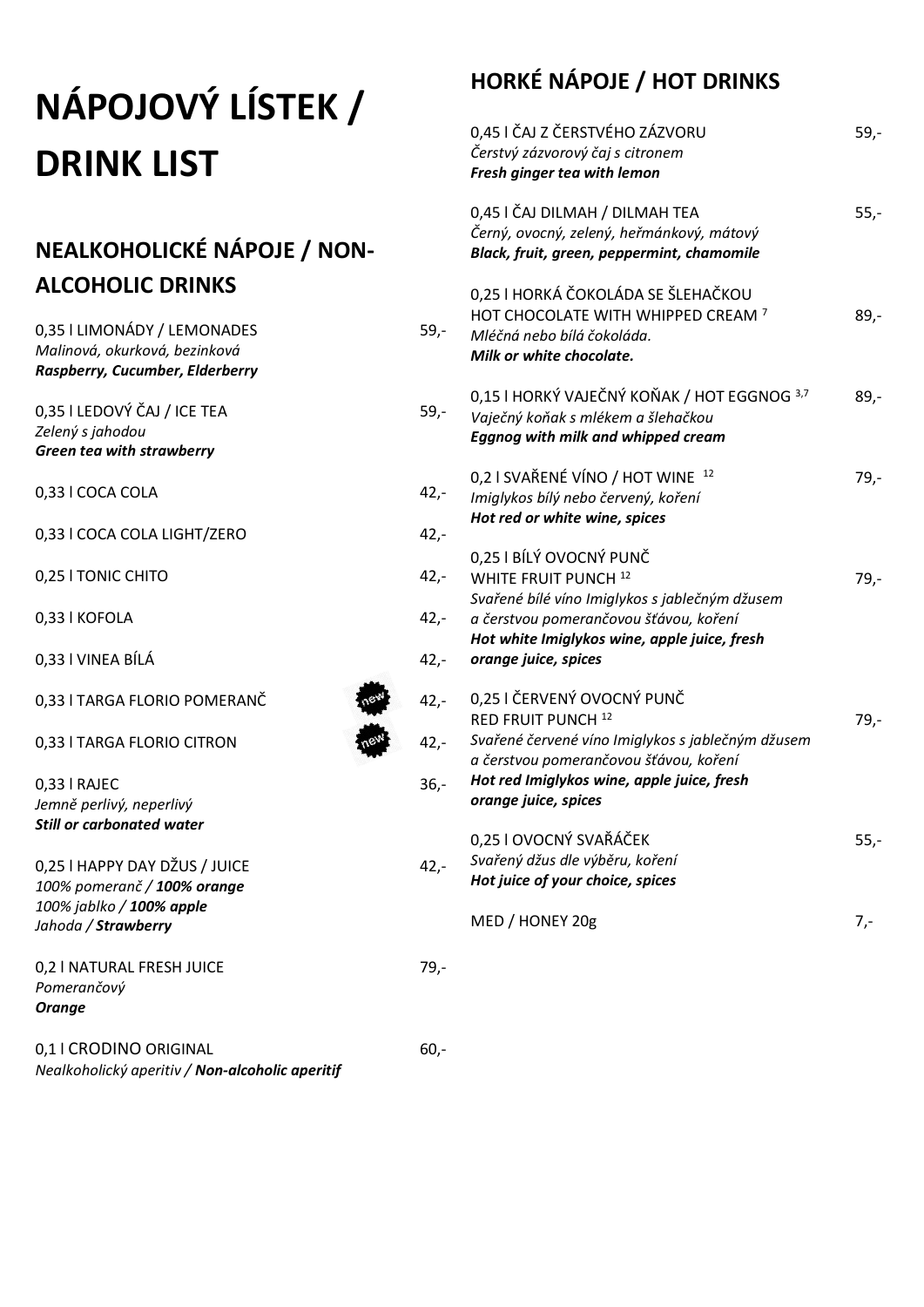#### **KÁVA / COFFEE**

## **LEDOVÁ KÁVA / ICED COFFEE**  $49 - 79$  FRAPPÉ 0,3l <sup>7</sup> 59,-

| 8g TURECKÁ KÁVA<br>Spařená mletá zrnková káva<br><b>Brewed ground coffee</b>                                                          | 49,-   | 7g FRAPPÉ 0,3l <sup>7</sup><br>Řecká instantní ledová káva s hustou pěnou a mlékem<br>Greek instant foam-covered iced coffee, milk                                          | $59,-$   |
|---------------------------------------------------------------------------------------------------------------------------------------|--------|-----------------------------------------------------------------------------------------------------------------------------------------------------------------------------|----------|
| 7g NESCAFÉ<br>Instantní káva<br>Instant coffee                                                                                        | 49,-   | 7g FRAPPÉ S VANILKOVOU ZMRZLINOU 0,31 6,7<br>Řecká instantní ledová káva s hustou pěnou,<br>vanilková zmrzlina<br>Greek instant foam-covered iced coffee, vanilla ice-cream | $79,-$   |
| 8g ESPRESSO 40ml                                                                                                                      | 49,-   |                                                                                                                                                                             |          |
| 8g ESPRESSO LUNGO 150ml                                                                                                               | 49,-   | 8g LEDOVÁ KÁVA SE ZMRZLINOU 0,251 6,7<br>Espresso lungo s vanilkovou zmrzlinou a šlehačkou<br>Iced espresso lungo with vanilla ice cream and whipped cream                  | $85,-$   |
| 16g ESPRESSO DOPPIO 80ml                                                                                                              | $66,-$ | 8g CAPPUCCINO FREDDO 0,15l <sup>7</sup>                                                                                                                                     | $65,-$   |
| 8g CAFFÉ AMERICANO 0,28l<br>Espresso 40ml dolité horkou vodou                                                                         | 49,-   | Ledové espresso 40ml, vyšlehané plnotučné mléko<br>Iced espresso 40ml, whipped milk                                                                                         |          |
| Espresso 40ml topped up with hot water                                                                                                |        | 8g LEDOVÉ ESPRESSO 0,11                                                                                                                                                     | 49,-     |
| 8g CAFFE LATTE 40ml <sup>7</sup><br>Espresso s našlehanou mléčnou pěnou<br><b>Espresso with milk froth</b>                            | $54,-$ | Vyšlehané espresso 40ml s ledem<br>Whipped espresso 40ml with ice                                                                                                           |          |
| 8g CAPPUCCINO 0,13l <sup>7</sup><br>Espresso 40ml, horké mléko, mléčná pěna                                                           | $59 -$ | <b>OSTATNÍ NÁPOJE / OTHER DRINKS</b>                                                                                                                                        |          |
| <b>Espresso 40ml with milk and milk froth</b>                                                                                         |        | 0,35   MILK SHAKE 7<br>Jahodový, vanilkový, čokoládový                                                                                                                      | $99,-$   |
| 8g LATTE MACCHIATO 0,23l <sup>7</sup><br>Espresso 40ml, horké mléko, mléčná pěna                                                      | $65,-$ | Strawberry, Vanilla, Chocolate                                                                                                                                              |          |
| <b>Espresso 40ml with milk and milk froth</b>                                                                                         |        | 0,24   APEROL SPRITZ <sup>12</sup><br>0,12   Prosecco, 0,08   Aperol, 0,04  soda, plátky                                                                                    | $139. -$ |
| 8g VÍDEŇSKÁ KÁVA / VIENNESE COFFEE 0,21 <sup>7</sup><br>Espresso lungo se šlehačkou<br><b>Espresso lungo with whipped cream</b>       | $69,-$ | pomeranče, led<br>0,12   Prosecco, 0,08   Aperol, 0,04  soda water,<br>orange slices, ice cubes                                                                             |          |
|                                                                                                                                       |        |                                                                                                                                                                             |          |
| 8 g ALŽÍRSKÁ KÁVA 0,21 <sup>3,7</sup><br>Espresso lungo, 0,04l vaječný koňak, šlehačka<br>Espresso lungo, 0,04l Eggnog, whipped cream | $79,-$ | 0,24 HUGO SPRITZ <sup>12</sup><br>0,12 l Prosecco, 0,08 l Bezinkový likér, 0,04l soda,<br>citron, máta, led<br>0,12   Prosecco, 0,08   Elderberry liquor, 0,04  soda        | $139, -$ |
| 8 g IRSKÁ KÁVA 0,21 <sup>7</sup>                                                                                                      | $79,-$ | water, lemon, mint, ice cubes                                                                                                                                               |          |
| Espresso lungo, 0,02l Tullamore Dew, šlehačka<br>Espresso lungo, 0,02l Tullamore Dew, whipped cream                                   |        | 0,15 MIMOSA<br>75 ml pomerančový Fresh džus, 75 ml prosecco<br>75 ml orange Fresh juice, 75 ml prosecco                                                                     | -79,     |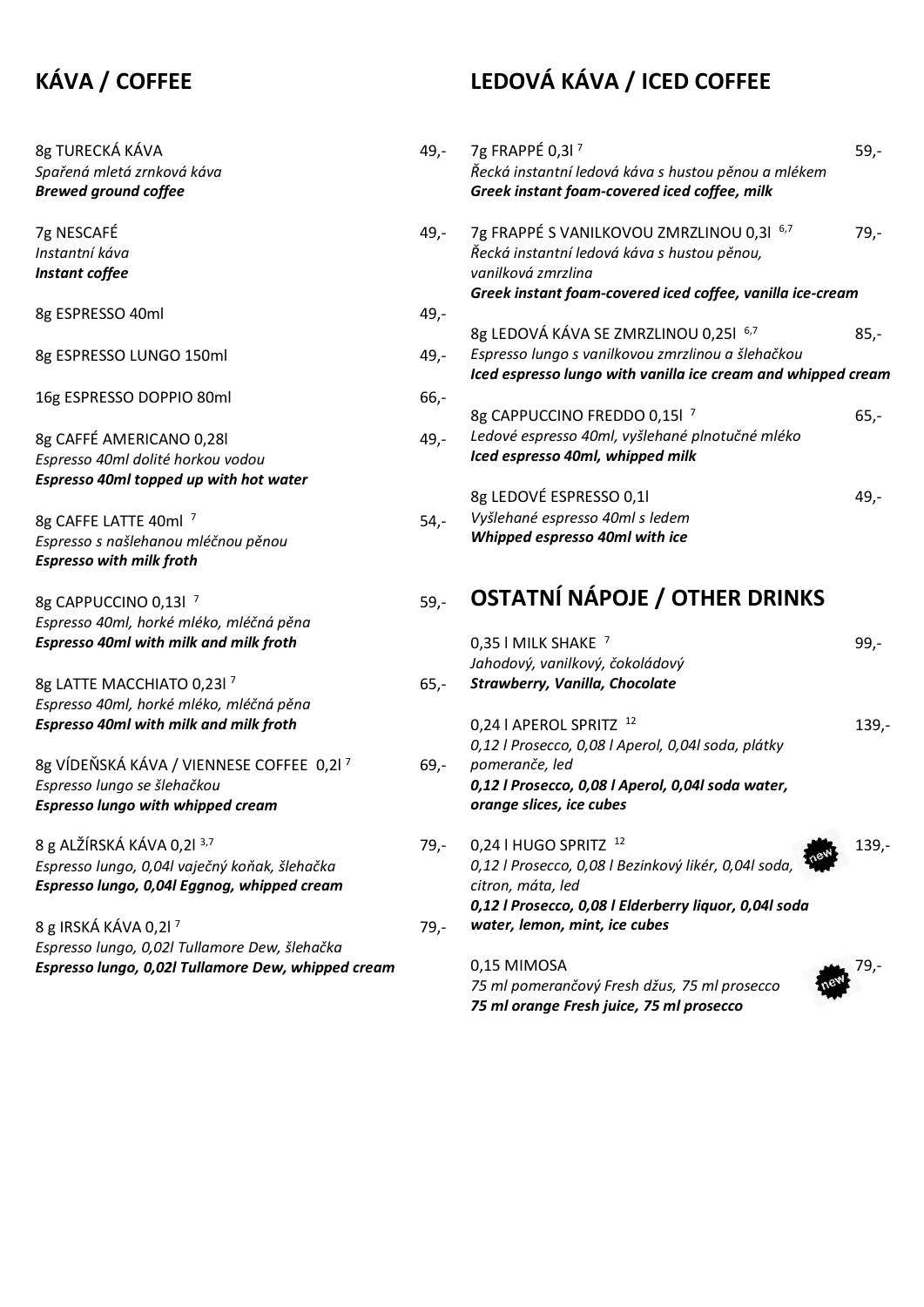#### **PIVO / BEER**

0,5 l PILSNER URQUELL 12°<sup>1</sup> 52

0,3 I PILSNER URQUELL 12°<sup>1</sup> 39,

 $0.5$  l RADEGAST  $10^{\circ}$  <sup>1</sup> 3!

- 0,3 l RADEGAST 10° <sup>1</sup> 29,-
- 0,5 I ČEPOVANÝ BIRELL POMELO & GREP<sup>1</sup> 44
- 0,3 I ČEPOVANÝ BIRELL POMELO & GREP<sup>1</sup> 33

 $0,5$  i BIRELL SVĚTLÝ 1 42,444 *Nealkoholické pivo Non-alcoholic beer*

 $0,5$  I BIRELL POLOTMAVÝ  $1$  42,-*Nealkoholické pivo Non-alcoholic beer*

#### **VÍNA ŠUMIVÁ / SPARKLING WINES**

0,75 I BOHEMIA SEKT<sup>12</sup> 29 *Demi, Brut, Rose, Nealko*

0,75 I MOET & CHANDON BRUT IMPERIAL 160 *Směs Pinot Noir, Pinot Meunier a Chardonnay*

#### **RŮŽOVÁ VÍNA / ROSÉ WINES**

0,75 | ALPHA ESTATE ROSE<sup>12</sup> 550 *Růžové suché/rose dry*

#### **VÍNA ROZLÉVANÁ / HOUSE WINE**

#### **APERITIV**

| 0,1   KLEONI BLANC 12<br>Bílé suché/white dry                                  | $30 -$ | 0,1   CINZANO<br>Bianco, Rosso, Dry | 70,-    |
|--------------------------------------------------------------------------------|--------|-------------------------------------|---------|
| 0,1   KLEONI RED 12<br>Červené suché/red dry                                   | $30 -$ | 0,04   CAMPARI 25%                  | 60.     |
|                                                                                |        | 0,04   OUZO                         | $40, -$ |
| 0,1   KLEONI IMIGLYKOS BLANC <sup>12</sup><br>Bílé polosladké/white semi-sweet | $30 -$ |                                     |         |
| 0,1   KLEONI IMIGLYKOS RED 12<br>Červené polosladké/red semi-sweet             | $30 -$ |                                     |         |

#### **ČERVENÁ VÍNA / RED WINES**

| $2,-$      | BÍLÁ VÍNA / WHITE WINES                                                   |         |
|------------|---------------------------------------------------------------------------|---------|
| 2,-        | 0,75   ALPHA ESTATE RED <sup>12</sup><br>Červené suché/red dry            | $850 -$ |
| 3,-        | 0,75   ALPHA AXIA RED <sup>12</sup><br>Červené suché/red dry              | 450,-   |
| 9,-<br>4,- | 0,75 KRETIKOS <sup>12</sup><br>Červené suché/red dry                      | $290 -$ |
| 5,-        | 0,75   KLEONI IMIGLYKOS <sup>12</sup><br>Červené polosladké/red semisweet | $220 -$ |
| 2,-<br>9,- | 0,75   KLEONI RED <sup>12</sup><br>Červené suché/red dry                  | $220 -$ |
|            |                                                                           |         |

|     | 0,75   KLEONI BLANC <sup>12</sup><br>Bílé suché/white dry                 | $220 -$ |
|-----|---------------------------------------------------------------------------|---------|
|     | 0,75   KLEONI IMIGLYKOS <sup>12</sup><br>Bílé polosladké/white semisweet  | $220 -$ |
| -,0 | 0,75 KRETIKOS <sup>12</sup><br>Bílé suché/white dry                       | $290 -$ |
|     | <sup>00,-</sup> 0,75   MOSCHOFILERO <sup>12</sup><br>Bílé suché/white dry | $390 -$ |
|     | 0,75   ALPHA AXIA MALAGOUZIA 12<br>Bílé suché/white dry                   | 450,-   |
| ٥,- | 0,75   ALPHA SAUVIGNON BLANC <sup>12</sup><br>Bílé suché/white dry        | 650,-   |